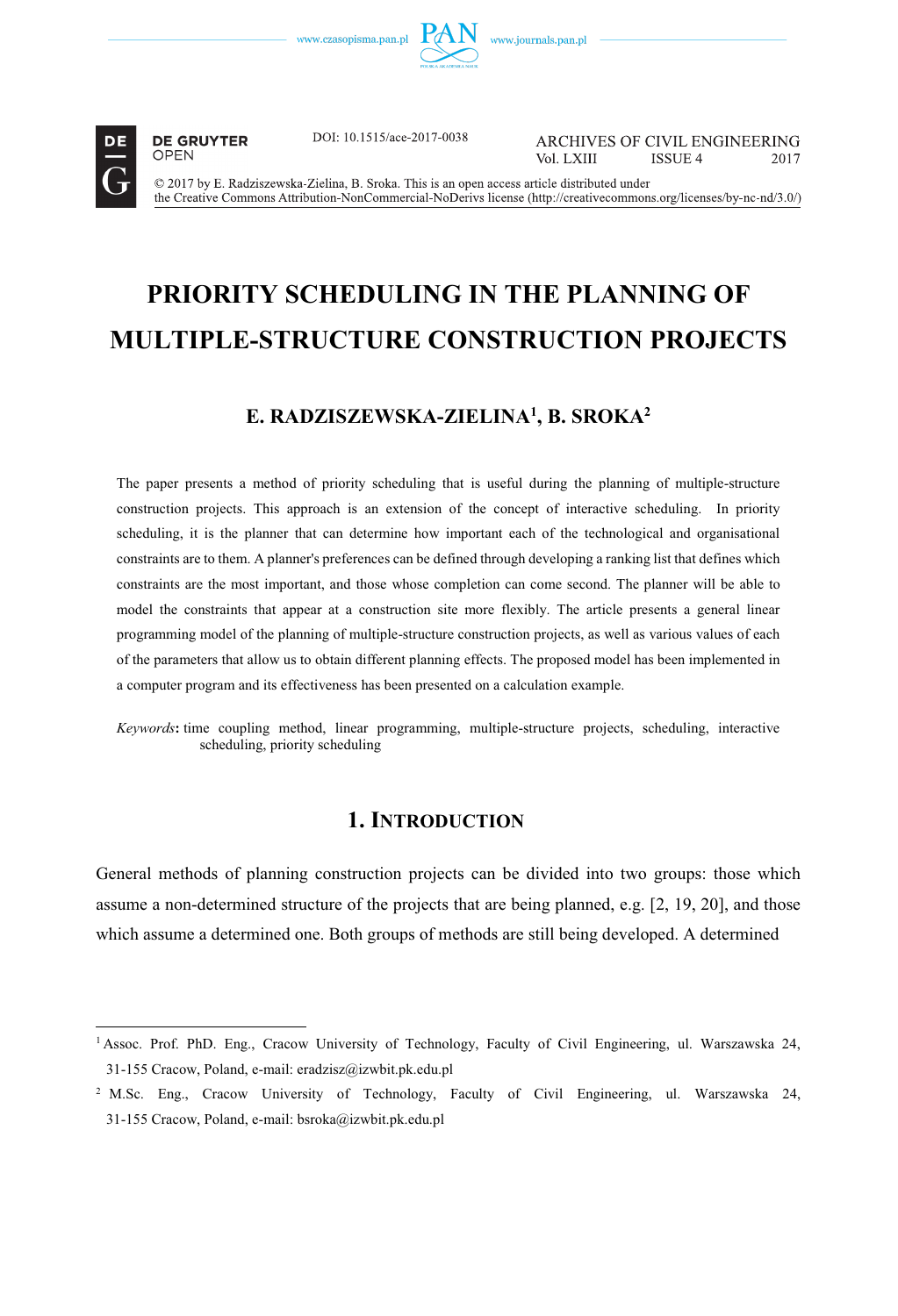

structure of multiple-structure construction projects was assumed in the article, with completion time being a deterministic variable.

The basic methods of planning multiple-structure construction projects are, for instance: Line of Balance (LOB)[1], Horizontal and Vertical Logic Scheduling for Multistory Projects (HVLS)[22], Repetitive Scheduling Method (RSM)[3] and others [5,7,8]. The methods of planning the carrying out of multiple-structure projects that have been presented do not, however, take into account technological and organisational constraints. The time coupling method [14,21] makes it possible to model both technological and organisational constraints that are encountered during the carrying out of multiple-structure construction projects [17].

This article presents an expansion of the concept of the interactive scheduling method presented in publication [11]. The concept of interactive scheduling assumes that the algorithm of the optimisation method will not be dependent on each of the stages of data calculations, which reflect the planning situation. The approach proposed in this article assumes that a planner (usually the construction site director) can define their preferences regarding time couplings. Time couplings will be a mapping of the technological and organisational constraints that are encountered during the carrying out of a multiple-structure construction project. A planner can sort time couplings, indicating which of them are a priority and need to be completed, and which are secondary and their completion is of lesser significance. In general, these couplings can, but do not need to be, dependent on the order in which structures are built. The appropriate determining and implementation of a planner's organisational preferences can have a positive impact on the relations between a general contractor and subcontractors [16, 18], reduce the probability of the occurrence of organisational problems that influence the proper course of a project's implementation [4], limit the amount of problematic decisions that need to be made during such an implementation [10], help in the selection of appropriate contractor or subcontractors during the stage of preparing to initiate the carrying out of a project [6,9] and serve as an application that can support software based both on BIM [12] and other types of technology[13].

The goal of the article is to create a model of linear programming that can be used to determine an optimal schedule of the carrying out of a multiple-structure project, taking into account the technological and organisational preferences of a planner. The possibility to change the order of the selection of the structures has been omitted in the proposed model.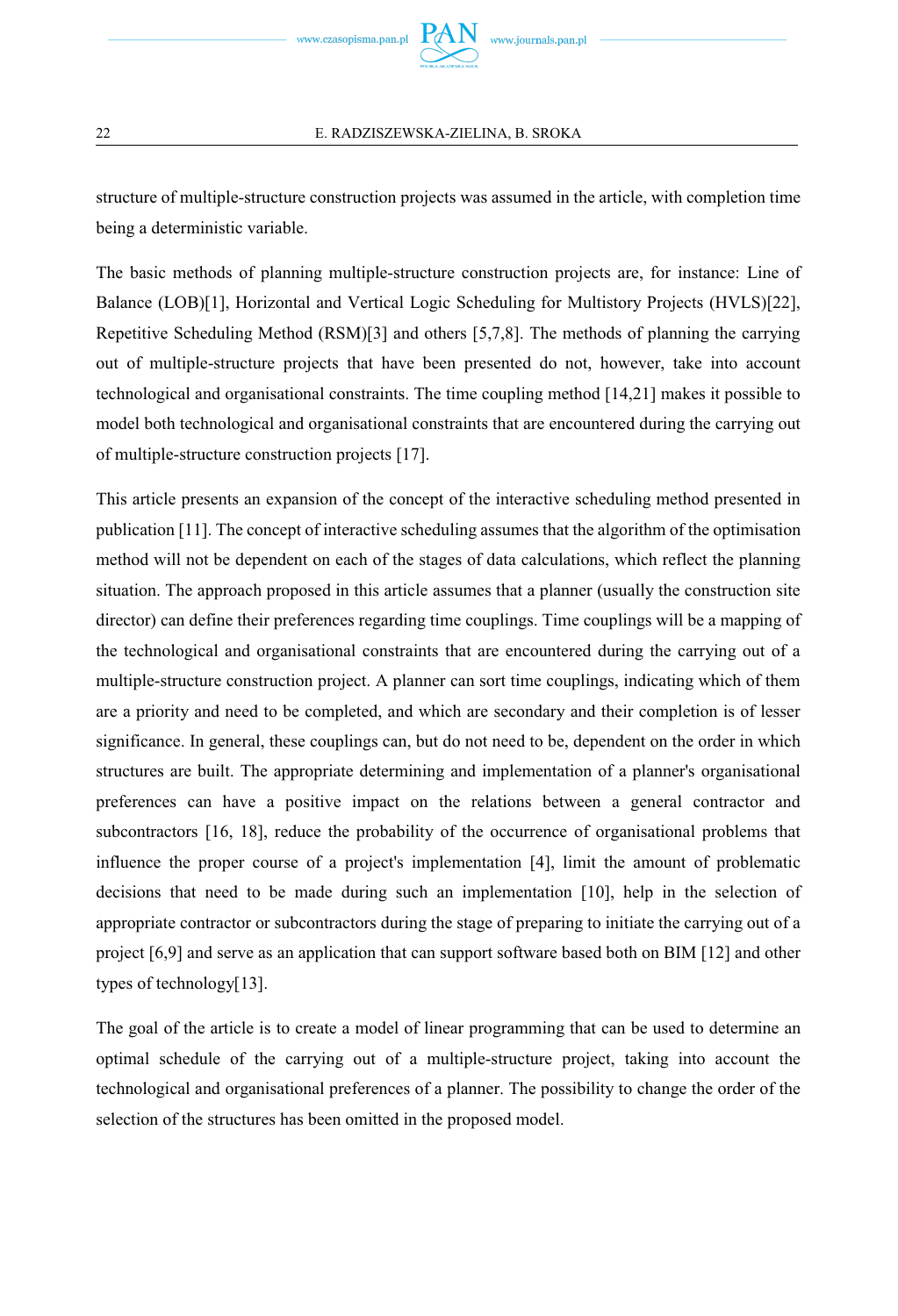

## **2. PRIORITY SCHEDULING LINEAR MODEL**

We are presented with a multiple-structure construction project that is being carried out using a pipeline work system. There are *m* tasks to be completed by *m* specialised brigades on *n* structures. The duration of each task is deterministic and known from the outset. Once a task has begun it cannot be stopped. The following sets of index pairs have been determined below:

 $\hat{O} = \{(1,1), (2,1)...(n-1,1), (1,2)...(n-1,m)\}$  - helpful in determining time couplings between the tasks performed by a brigade on different structures;

 $\hat{B} = \{(1,1), (2,1), \ldots (n,1), (1,2), \ldots (n, m-1)\}$  - helpful in determining time couplings between the tasks performed by different brigades on a single structure;

 $\hat{W} = \{(1,1), (2,1), \ldots (n,1), (1,2), \ldots (n,m)\}$  - the set of index pairs for all tasks.

A model of linear programming, which will be called model A, has been developed for the conditions and sets defined as above.

## Data:  $t_{i}$

Parameters: 
$$
tc_{i,j}^{od}, tc_{i,j}^{og}, tc_{i,j}^{bd}, tc_{i,j}^{bg}, cw_{i,j}^{od}, cw_{i,j}^{og}, cw_{i,j}^{bd}, cw_{i,j}^{bg}
$$

Decision variables:  $NWR_{i,j}$ ,  $NWZ_{i,j}$ ,  $NPR_{i,j}$ ,  $NPR_{i,j}$ ,  $ZC_{i,j}$ ,  $ck_{i,j}^{od}$ ,  $ck_{i,j}^{eg}$ ,  $ck_{i,j}^{bd}$ ,  $ck_{i,j}^{bg}$ 

Goal function:

$$
(2.1) \tFC = KC_O + KC_B + KT + NWZ_{n,m} \to \min
$$

(2.2) 
$$
KC_{0} = \sum_{(i,j) \in \hat{O}} (ck_{i,j}^{od} \cdot cw_{i,j}^{od} + ck_{i,j}^{og} \cdot cw_{i,j}^{og})
$$

(2.3) 
$$
KC_B = \sum_{(i,j) \in \hat{B}} (ck_{i,j}^{bd} \cdot cw_{i,j}^{bd} + ck_{i,j}^{bg} \cdot cw_{i,j}^{bg})
$$

(2.4) 
$$
KT = \rho \cdot \sum_{(i,j) \in \hat{W}} (NWZ_{i,j} - NPZ_{i,j}), \text{ where } \rho \ll 1
$$

## Constraints:

$$
(2.5) \t\t\t\tNWZ_{i,j} = NWR_{i,j} + t_{i,j}, \text{ where } (i,j) \in \hat{W}
$$

$$
(2.6) \t\t NPZ_{i,j} = NPR_{i,j} + t_{i,j}, \text{ where } (i,j) \in \hat{W}
$$

(2.7) 
$$
ZC_{i,j} = NPZ_{i,j} - NWZ_{i,j}, \text{ where } (i,j) \in \hat{W}
$$

(2.8) 
$$
NWR_{i+1,j} \geq NWZ_{i,j} + t c_{i,j}^{od} - c k_{i,j}^{od}, \text{ where } (i, j) \in \hat{O}
$$

(2.9) 
$$
NWR_{i+1,j} \leq NWZ_{i,j} + tc_{i,j}^{og} + ck_{i,j}^{og}, \text{ where } (i,j) \in \hat{O}
$$

(2.10) 
$$
NPR_{i+1,j} \geq NPZ_{i,j} + tc_{i,j}^{od} - ck_{i,j}^{od}, \text{ where } (i,j) \in \hat{O}
$$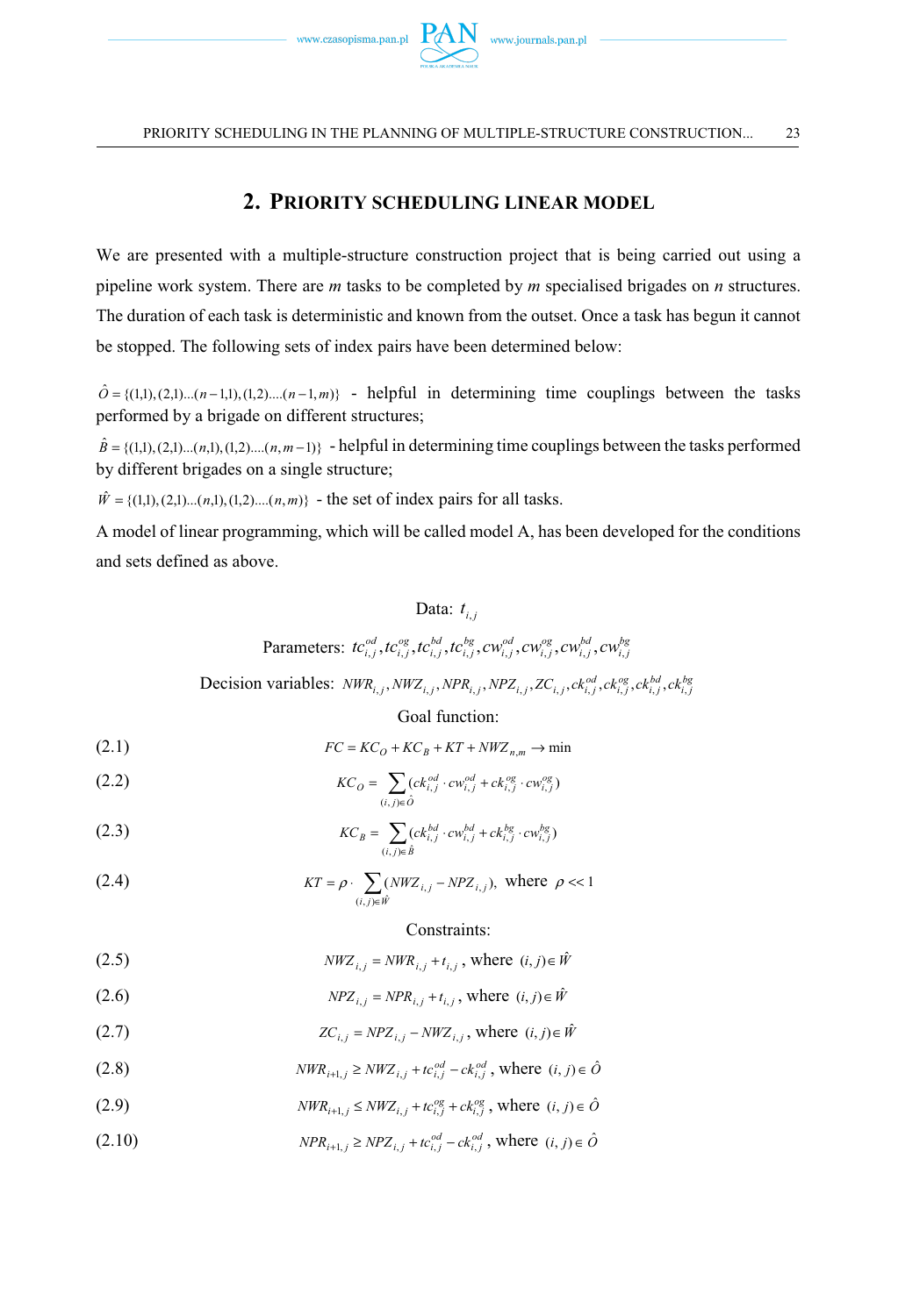

## 24 E. RADZISZEWSKA-ZIELINA, B. SROKA

 $NPR_{i+1,j} \leq NPZ_{i,j} + tc_{i,j}^{og} + ck_{i,j}^{og}$ , where  $(i, j) \in \hat{O}$ 

(2.12) 
$$
NWR_{i,j+1} \geq NWZ_{i,j} + tc_{i,j}^{bd} - ck_{i,j}^{bd}, \text{ where } (i,j) \in \hat{B}
$$

- $\hat{B}$  *i*  $\hat{B}$  *NWR*<sub>*i*, *j*+1 ≤ *NWZ*<sub>*i*, *j* +  $tc_{i,j}^{bg}$  +  $ct_{i,j}^{bg}$  , where  $(i, j) \in \hat{B}$ </sub></sub>
- $\text{NPR}_{i,j+1} \ge \text{NPZ}_{i,j} + tc_{i,j}^{bd} ck_{i,j}^{bd}$ , where  $(i, j) \in \hat{B}$
- $\text{NPR}_{i,j+1} \le \text{NPZ}_{i,j} + t c_{i,j}^{bg} + c k_{i,j}^{bg}$ , where  $(i, j) \in \hat{B}$
- $NWZ_{n,m} = NPZ_{n,m}$

$$
(2.17) \t NWR_{i,j}, NWZ_{i,j}, NPR_{i,j}, NPR_{i,j}, ZC_{i,j}, ck_{i,j}^{od}, ck_{i,j}^{og}, ck_{i,j}^{bg}, ck_{i,j}^{bg} \ge 0
$$

The model A that has been presented requires the introduction of the task performance duration for tasks performed on structure *i* by brigade *j*  $(t_i)$ .

The parameter models are:  $tc_{i,j}^{od}$ ,  $tc_{i,j}^{og}$  - the value of the limiting lower and upper time couplings between work on successive structures, as well as their respective unit weights  $cw_{i,j}^{od}, cw_{i,j}^{og}$  for failing to ensure a coupling;  $tc_{i,j}^{bd}$ ,  $tc_{i,j}^{bg}$  - the value of limiting upper and lower time couplings between the work of successive brigades and their respective unit weights  $cw_{i,j}^{bd}$ ,  $cw_{i,j}^{bg}$  for failing to ensure a coupling.

The model's decision variables are:  $NWR_{i,j}$   $NWZ_{i,j}$   $NPR_{i,j}$   $NPR_{i,j}$   $ZC_{i,j}$  - the time of the earliest initiation, the earliest completion, the latest initiation and the latest completion, the total reserve of working time performed on structure *i* by brigade *j*;  $ck_{i,j}^{od}, ck_{i,j}^{og}, ck_{i,j}^{bd}, ck_{i,j}^{bg}$  - auxiliary variables, that allow us to determine by how much did the lower and upper time coupling for performing tasks on structures, as well as the lower and upper time coupling for the work of brigades miss their marks.

The cw parameters and ck variables require additional elaboration. The cw parameters mark the unit increment of the goal function, in the event that the respective tc time coupling fails to be ensured. For instance: if the value of the lower limit is  $tc_{1,2}^{od} = 3$  while  $cw_{1,2}^{od} = 100$ , then if the calculated coupling between structure O1 and O2 is 1 (which means that  $NWR_{2,2} - NWZ_{1,2} = 1$ ) then the value of the goal function will reach 200 (because the value of the ancillary variable is  $c k_{1,2}^{od} = 2$  – according to condition 2.8). If, however, the real coupling reaches a value equal to or higher than 3, then it will not have an impact on the value of the goal function  $\binom{ck_{1,2}^{od} = 0}{k_{1,2}^{od}}$  - according to condition 2.8).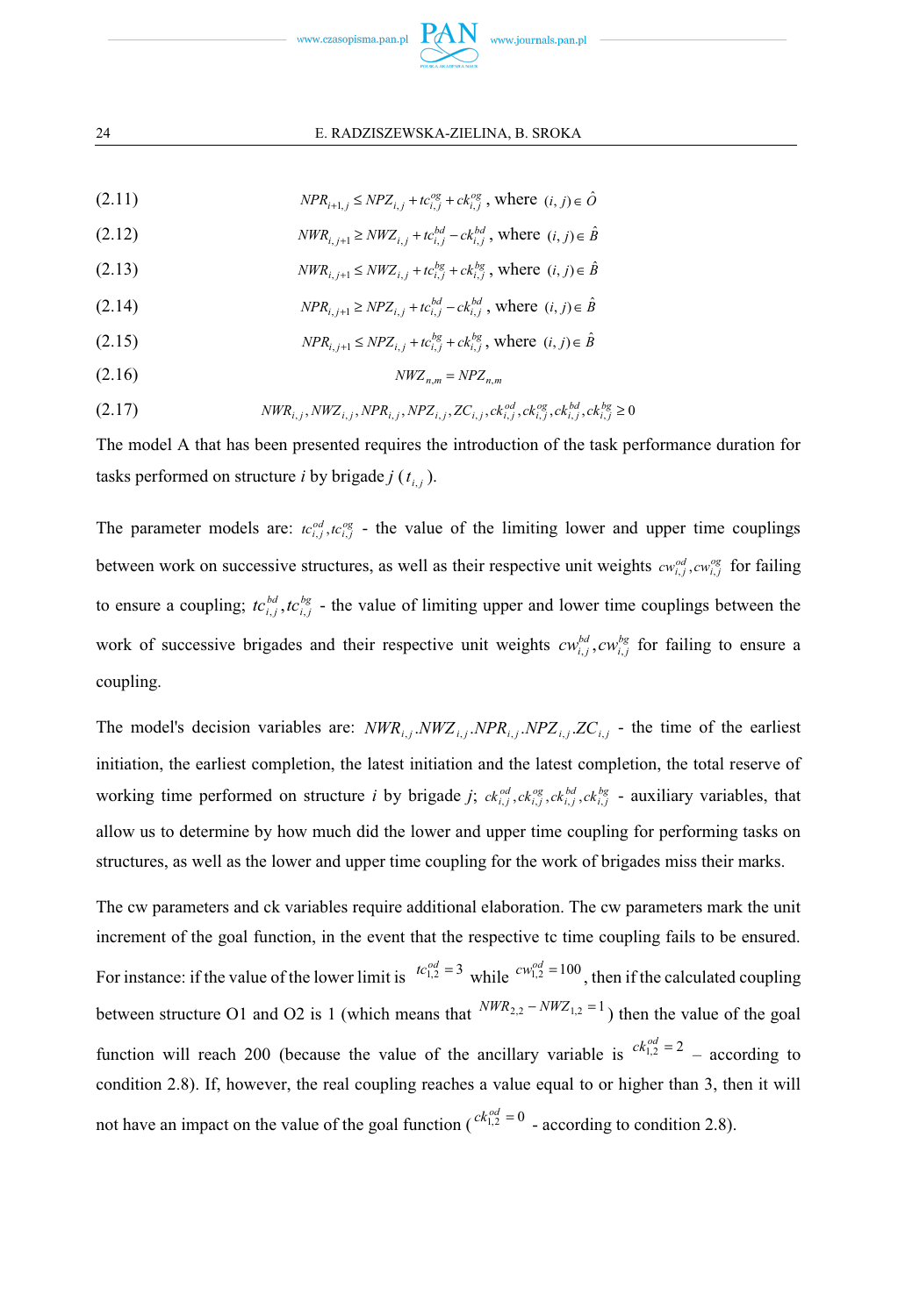

The goal function (2.1) is the sum of a number of elements. Based on formulas (2.2) and (2.3) we can calculate the value of the failure to ensure lower and upper time coupling between structures and brigades. Formula (2.4) will cause the determining of the shortest and longest completion times for each task. The parameter  $\rho$  takes on a very low value (a parameter value lower by at least two orders of magnitude than the minimum task duration time was experimentally assigned) This will lead to a situation in which the value of variables responsible for the shortest and longest completion times will be correctly assigned, while the impact on the goal function will be negligible. In addition, the goal function includes the completion time of the entire project. The goal function will be minimised.

The following constraints are featured in the model. Formula (2.5) makes it possible to link the shortest initiation and completion times of all tasks performed during the carrying out of a project. Formula (2.6) makes it possible to link the longest times of the initiation and completion of all tasks performed during the carrying out of a project. Formula (2.7) makes it possible to determine the total amount of spare time. Formulas (2.8-2.15) preserve the dependencies of CPM networks, taking into account lower and upper time couplings both for structures and brigades (for the shortest and longest completion times), in addition to making it possible to determine by how much time did the time couplings miss their mark (*ck* variables). Formula (2.16) implements the assumption that the earliest completion time of the project is equal to the longest project completion time. All the variables take on non-negative values (2.17).

Various types of models, whose use can produce different planning effects have been presented in table 1. In table 1, *A* means a sufficiently large number. It is difficult to determine the precise value of parameter A. An experimental analysis showed that a parameter value that is higher by at least two orders of magnitude than the maximum of completion times needs to be assumed. In addition:  $A \ll B \ll C$ ...  $\ll X \ll Z$  ( $A \ll B$  means that parameter B is much higher than A - it was experimentally determined that it is higher by two orders of magnitude).

Model A.1 meets the constraints of the CPM method (in time coupling theory it is a TCM III model). Each task can begin only when all the preceding ones have been completed. Model A.2 serves to model the continuity of the work of brigades (TCM I). Model A.3 models the continuity of work on structures (TCM II). In Model A.4, the decision-maker determines the structures and brigades for which work continuity is to be ensured. The structures for which work continuity is to be ensured are marked by the set  $\overline{K}$ . The set  $\overline{L}$  defines which brigades are to have their work continuity ensured. In model A.5, the performance of work by a brigade on different structures has been allowed, with an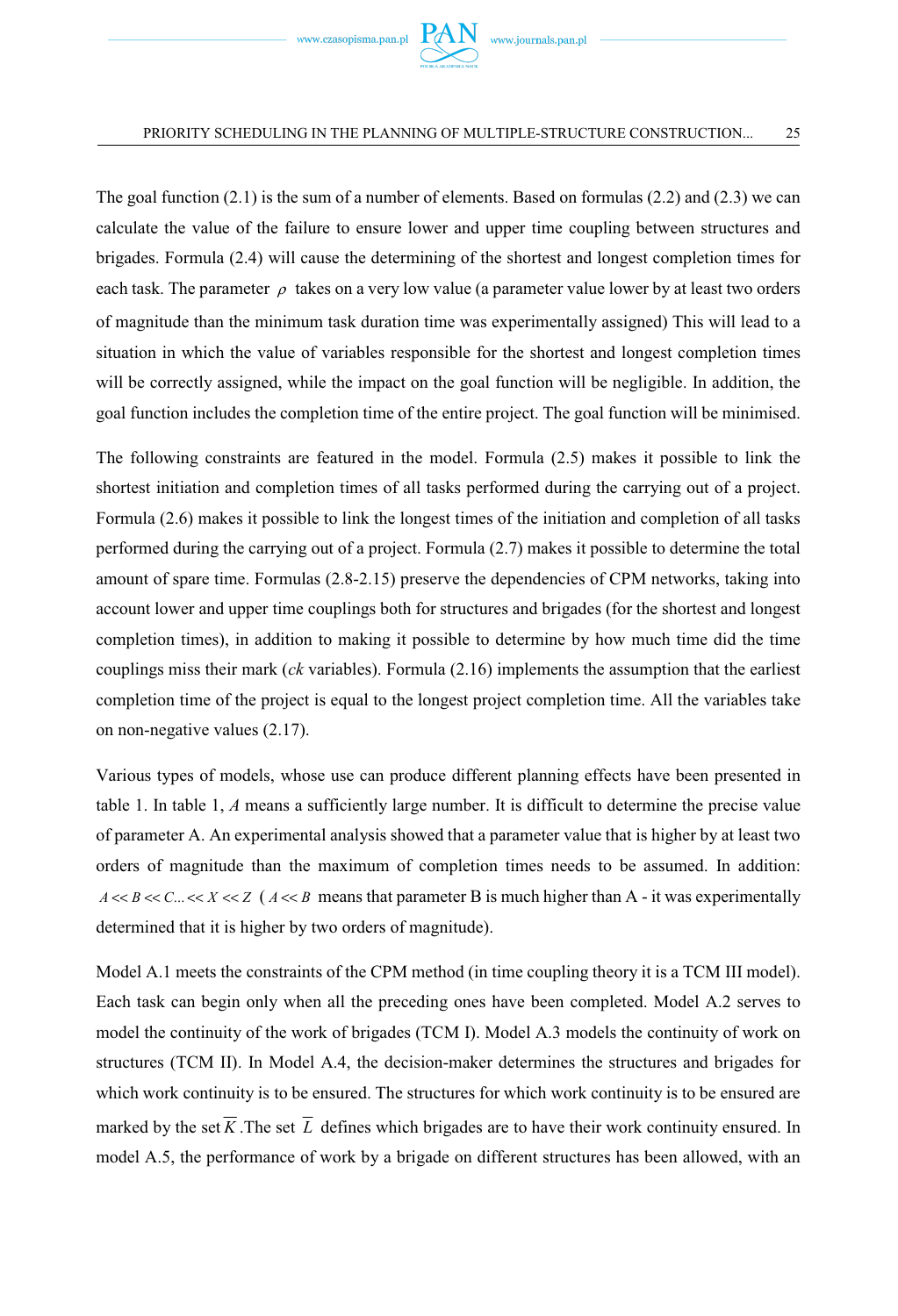overlap of a maximum of *s* days. In model A.6, the possibility of performing work on a single structure by multiple brigades has been allowed, with the overlap of the work performed by each brigade having a maximum of *s* days. Model A.7 simultaneously implements the constraints for models A.5 and A.6.

Models A.8a and A.8b implement the concept of priority scheduling. Through priority scheduling we should understand scheduling in which the decision-maker (planner) determines the priority (importance) of each technological and organisational constraint. Model A.8a allows the possibility for the overlap of work on structures or the work of an individual brigade on multiple structures. Model A.8b does not allow such a possibility. The planner's preference regarding the priority of couplings have been determined using the sets:  $\overline{B}$ , $\overline{C}$ .... $\overline{X}$ . Set  $\overline{B}$  defines the lowest priority, while set  $\overline{X}$  the highest. Every set is determined as follows:  $\overline{B} = \{(y_1, i_1, j_1), (y_2, i_2, j_2), ..., (y_k, i_k, j_k)\}\,$ where *k* defines the amount of couplings of the same priority,  $y_i$  determines the type of coupling *l*:  $y_i \in \{o,b\}$  (o - couplings between structures, b – couplings between brigades), the parameters *i*,*j* define between which tasks should coupling be implemented. In the software dedicated to planners, users will not introduce the values of individual parameters independently. This requires the development of more accessible options for the software, such as a multiple choice list, setting up a ranking in the form of a list, the graphical introduction of couplings and determining their priorities in the form of a numerical order. Then, the algorithm implemented in the program would select the appropriate parameter values based on the options chosen by the user.

In the case of model A.1, A.2, A.3, A.5, A.6, A.7 the value of the goal function will be approximately equal to the completion time of the entire project. This is a result of the fact that in the goal function formula, one of the elements (formula 2.4) is responsible for determining the shortest and longest times. The influence of this factor is negligible in comparison to the completion time of a multiplestructure construction project, because the value of the parameter  $\rho \ll 1$ .

For model A.4, A.8a and A.8b, the value of the goal function can reach a value close to the project completion time when all of a planner's preferences have been met. In the case when meeting a planner's preference is impossible, the value of the goal function informs to what degree the required conditions had not been met.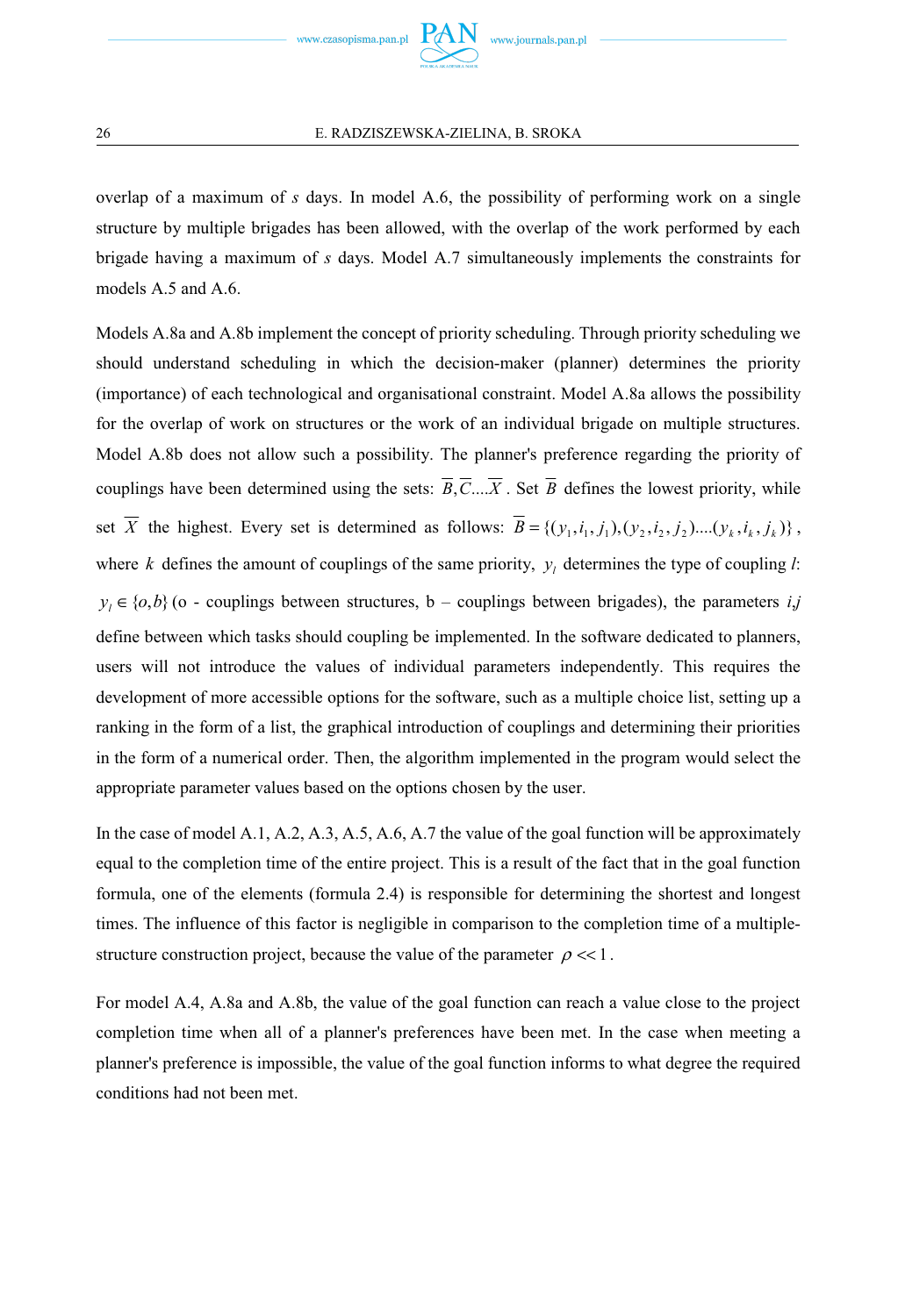

| Type<br>of<br>model | Value of parameters                                                                            | Planning effect                             | Goal function value                                              |
|---------------------|------------------------------------------------------------------------------------------------|---------------------------------------------|------------------------------------------------------------------|
| A.1                 | $tc_{i,i}^{og}, tc_{i,i}^{bg}, cw_{i,i}^{od}, cw_{i,i}^{og}, cw_{i,i}^{bd}, cw_{i,i}^{bg} = A$ | Constraints like in                         | $FC \approx NWZ_{n,m}$                                           |
|                     | $tc_{i,i}^{od}, tc_{i,i}^{bd} = 0$                                                             | the CPM method.                             |                                                                  |
| A.2                 | $\overline{tc_{i,j}^{bg}, cw_{i,j}^{od}, cw_{i,j}^{og}, cw_{i,j}^{bd}, cw_{i,j}^{bg}} = A$     | Continuity in the                           | $\overline{FC} \approx \overline{NWZ}_{n,m}$                     |
|                     | $tc_{i,i}^{od}, tc_{i,i}^{og}, tc_{i,i}^{bd} = 0$                                              | work of brigades.                           |                                                                  |
| A.3                 | $tc_{i,i}^{og}, cw_{i,i}^{od}, cw_{i,i}^{og}, cw_{i,i}^{bd}, cw_{i,i}^{bg} = A$                | Continuity of work                          | $\overline{FC} \approx \overline{N}WZ_{n,m}$                     |
|                     | $tc_{i,j}^{od}, tc_{i,j}^{bd}, tc_{i,j}^{bg} = 0$                                              | on structures                               |                                                                  |
| A.4                 | $\overline{cw_{i}^{od}, cw_{i}^{og}} = A$ , if $j \notin \overline{K}$                         | Continuity of work                          | If:                                                              |
|                     | $cw_{i,i}^{bd}$ , $cw_{i,i}^{bg} = A$ , if $i \notin \overline{L}$                             | on structure $k \in K$                      | $ck_{i,j}^{od}, ck_{i,j}^{og}, ck_{i,j}^{bd}, ck_{i,j}^{bg} = 0$ |
|                     | $cw_{i,j}^{od}$ , $cw_{i,j}^{og} = B$ , if $j \in \overline{K}$                                | and continuity in                           | then: $FC \approx NWZ_{n,m}$                                     |
|                     | $cw_{i,i}^{bd}$ , $cw_{i,i}^{bg} = B$ , if $i \in \overline{L}$                                | the work of                                 | Otherwise:                                                       |
|                     | $tc_{i,i}^{og} = A$ , if $j \notin \overline{K}$                                               | brigades $l \in L$ .                        | $FC$ determines the                                              |
|                     | $tc_{i,i}^{bg} = A$ , if $i \notin \overline{L}$                                               |                                             | degree of meeting a                                              |
|                     | $tc_{i,i}^{od}, tc_{i,i}^{bd} = 0$                                                             |                                             | planner's preferences                                            |
|                     |                                                                                                |                                             |                                                                  |
|                     | $tc_{i,i}^{og} = 0$ , if $j \in \overline{K}$                                                  |                                             |                                                                  |
|                     | $tc_{i,j}^{bg} = 0$ , if $i \in \overline{L}$                                                  |                                             |                                                                  |
| A.5                 | $tc_{i,j}^{og}, tc_{i,j}^{bg}, cw_{i,j}^{od}, cw_{i,j}^{og}, cw_{i,j}^{bd}, cw_{i,j}^{bg} = A$ | Possibility of                              | $\overline{FC} \approx \overline{N}WZ_{n,m}$                     |
|                     | $tc_{i,j}^{od} = -s$                                                                           | performing tasks on<br>different structures |                                                                  |
|                     | $tc_{i,i}^{bd} = 0$                                                                            | by an individual                            |                                                                  |
|                     |                                                                                                | brigade, with an s                          |                                                                  |
|                     |                                                                                                | amount of days of                           |                                                                  |
|                     |                                                                                                | work overlap                                |                                                                  |
| A.6                 | $tc_{i,j}^{og}, tc_{i,j}^{bg}, cw_{i,j}^{od}, cw_{i,j}^{og}, cw_{i,j}^{bd}, cw_{i,j}^{bg} = A$ | Possibility of                              | $\overline{FC} \approx \overline{N}WZ_{n,m}$                     |
|                     | $tc_{i,i}^{od} = 0$                                                                            | performing tasks on                         |                                                                  |
|                     | $tc_{i}^{bd} = -s$                                                                             | one structure by a                          |                                                                  |
|                     |                                                                                                | group of brigades,                          |                                                                  |
|                     |                                                                                                | with an s amount of                         |                                                                  |
|                     |                                                                                                | days of work                                |                                                                  |
|                     |                                                                                                | overlap                                     |                                                                  |
| A.7                 | $tc_{i,j}^{og}, tc_{i,j}^{bg}, cw_{i,j}^{od}, cw_{i,j}^{og}, cw_{i,j}^{bd}, cw_{i,j}^{bg} = A$ | Combination of                              | $FC \approx NWZ_{n,m}$                                           |
|                     | $tc_{i,j}^{od}, tc_{i,j}^{bd} = -s$                                                            | models 5 and 6                              |                                                                  |

## Table 1. Parameter values depending on the desired planning effect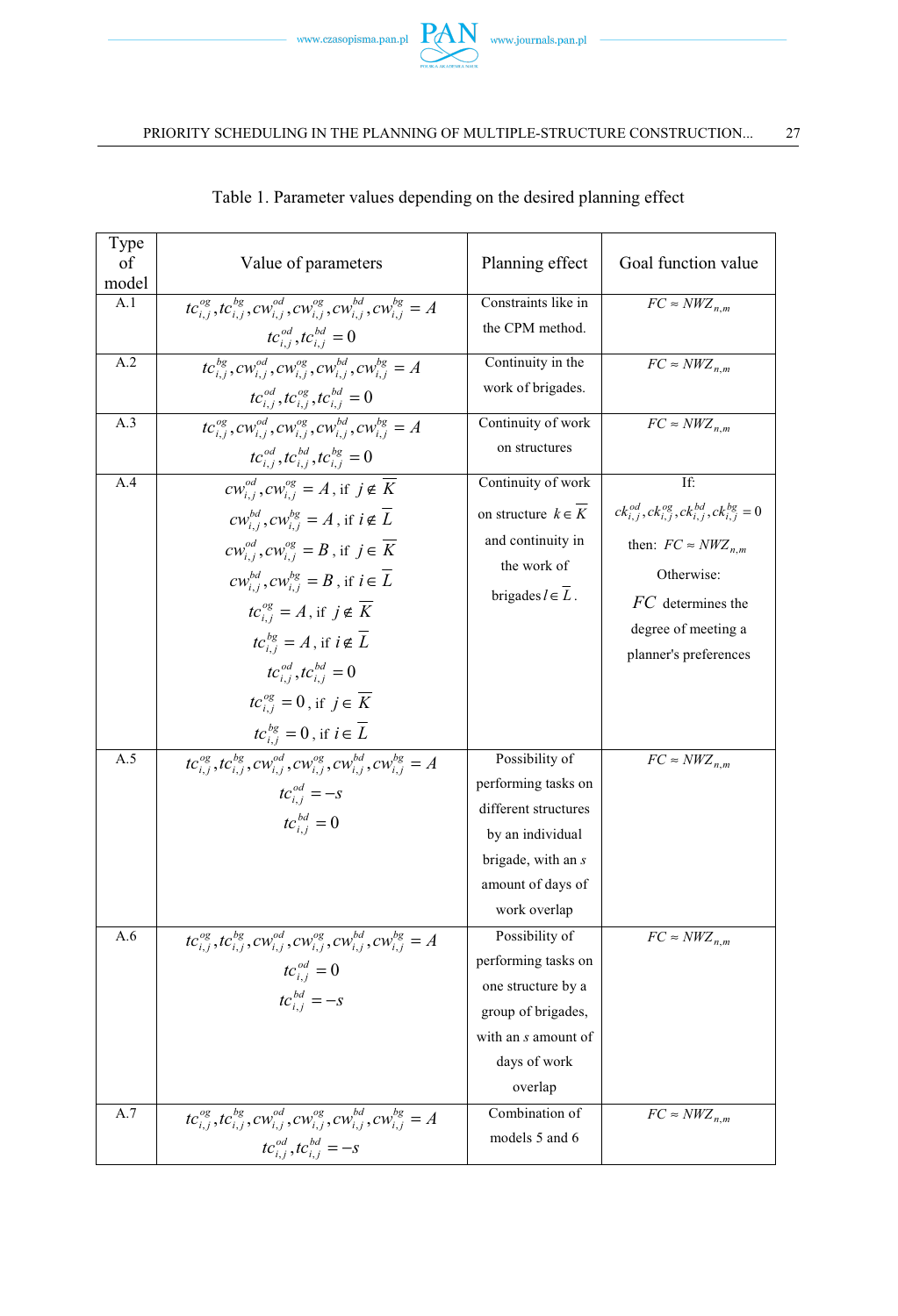

28 E. RADZISZEWSKA-ZIELINA, B. SROKA

| A.8a | $cw_{i,j}^{yd}$ , $cw_{i,j}^{yg} = A$ , if $(y, i, j) \notin \overline{B} \wedge \overline{C} \dots \wedge \overline{X}$ | Priority scheduling                    | if'                                                              |
|------|--------------------------------------------------------------------------------------------------------------------------|----------------------------------------|------------------------------------------------------------------|
|      | $tc_{i,j}^{yg} = A$ , if $(y, i, j) \notin \overline{B} \wedge \overline{C}  \wedge \overline{X}$                        |                                        | $ck_{i,j}^{od}, ck_{i,j}^{og}, ck_{i,j}^{bd}, ck_{i,j}^{bg} = 0$ |
|      | $tc_{i,j}^{yg} = 0$ , if $(y, i, j) \in \overline{B} \vee \overline{C}  \vee \overline{X}$                               |                                        | then: $FC \approx NWZ_{n,m}$                                     |
|      | $cw_{i,i}^{yd}$ , $cw_{i,i}^{yg} = B$ , if $(y, i, j) \in B$                                                             |                                        | Otherwise:                                                       |
|      | $cw_{i,j}^{yd}$ , $cw_{i,j}^{yg} = C$ , if $(y, i, j) \in \overline{C}$                                                  |                                        | FC determines the                                                |
|      |                                                                                                                          |                                        | degree of meeting a                                              |
|      |                                                                                                                          |                                        | planner's preferences                                            |
|      | $cw_{i,j}^{yd}$ , $cw_{i,j}^{yg} = X$ , if $(y, i, j) \in \overline{X}$                                                  |                                        |                                                                  |
|      | $tc_{i,i}^{od}, tc_{i,i}^{bd} = 0$                                                                                       |                                        |                                                                  |
| A.8b | $cw_{i,j}^{yd} = Z$ , if $(y, i, j) \notin \overline{B} \wedge \overline{C}  \wedge \overline{X}$                        | Priority scheduling                    | If:                                                              |
|      | $cw_{i,j}^{yg} = A$ , if $(y, i, j) \notin \overline{B} \wedge \overline{C}  \wedge \overline{X}$                        | taking into account                    | $ck_{i,j}^{od}, ck_{i,j}^{og}, ck_{i,j}^{bd}, ck_{i,j}^{bg} = 0$ |
|      | $tc_{i,j}^{yg} = A$ , if $(y, i, j) \notin \overline{B} \wedge \overline{C}  \wedge \overline{X}$                        | the lack of the<br>possibility of task | then: $FC \approx NWZ_{n,m}$                                     |
|      | $tc_{i,j}^{yg} = 0$ , if $(y, i, j) \in \overline{B} \vee \overline{C} \dots \vee \overline{X}$                          | performance                            | Otherwise:                                                       |
|      | $cw_{i,i}^{yd}$ , $cw_{i,j}^{yg} = B$ , if $(y, i, j) \in \overline{B}$                                                  | overlap, both on                       | FC determines the                                                |
|      | $cw_{i,i}^{yd}, cw_{i,i}^{yg} = C$ , if $(y, i, j) \in \overline{C}$                                                     | structures and in the                  | degree of meeting a<br>planner's preferences                     |
|      |                                                                                                                          | case of the work of                    |                                                                  |
|      |                                                                                                                          | brigades                               |                                                                  |
|      | $cw_{i,i}^{yd}$ , $cw_{i,i}^{yg} = X$ , if $(y, i, j) \in X$                                                             |                                        |                                                                  |
|      | $tc_{i.i}^{od}, tc_{i.i}^{bd} = 0$                                                                                       |                                        |                                                                  |

Model A has been implemented in the Python programming language. The PyMathProg [15] environment has been used to solve the model. PyMathProg is an environment which is used to model, solve and analyse linear programming problems. The environment uses the GLPK solver (GNU Linear Programming Kit). GLPK uses the Simplex method to solve linear programming problems. The script, along with solved calculation examples, had been written in the Jupyter application and posted to GitHub<sup>3</sup>. The program's code is also available at the author's discretion.

## **3. CALCULATION EXAMPLE**

In order to present the models that have been shown in the article, a project composed of 3 structures has been used. Each of the structures are to have 4 types of tasks performed on them. The completion

<sup>3</sup> Source code: https://github.com/bsrokapk/TCM/blob/master/TCM.ipynb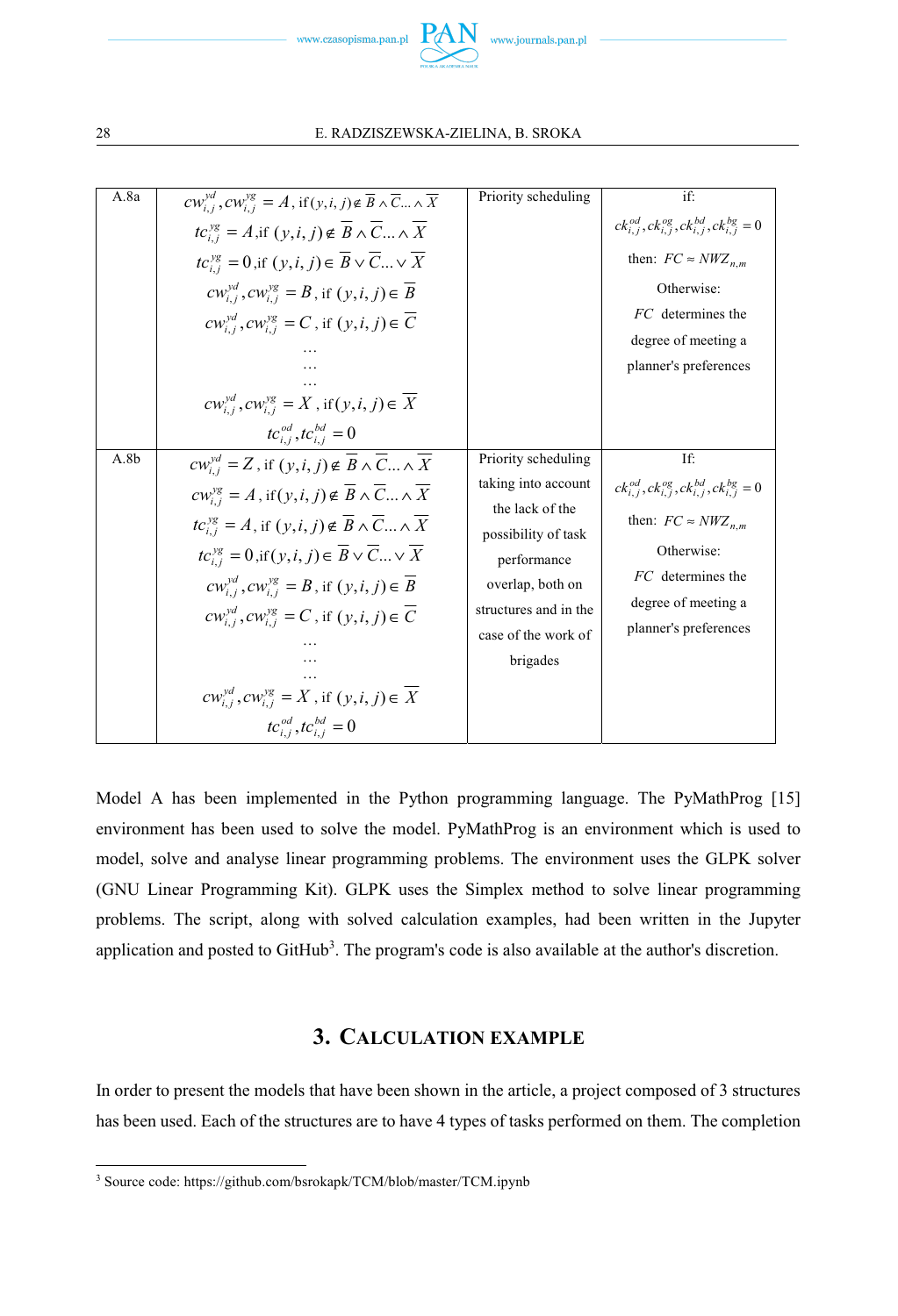

time of each task has been shown in table 2. Every model (A.1-A.8) has been calculated for this data, with the results shown in table 3.

|           | P <sub>1</sub><br>Dı | B <sub>2</sub> | <b>B3</b> | <b>B4</b> |
|-----------|----------------------|----------------|-----------|-----------|
| Ο1        |                      |                |           |           |
| <b>O2</b> |                      |                |           |           |
| Ο3        | ν                    |                |           |           |

Table 2. Task completion times for tasks performed by brigade B on structure O.

Table 3. Results obtained for the calculation example, for models from A.1 to A.8

| Model            | <b>Constraints</b>                                                                                                                       | <b>Goal function value</b> | <b>Completion time</b> |
|------------------|------------------------------------------------------------------------------------------------------------------------------------------|----------------------------|------------------------|
| A.1              | Constraints like in the CPM model                                                                                                        | $\approx 44$               | 44                     |
| A.2              | Continuity of the work of brigades                                                                                                       | $\approx 48$               | 48                     |
| A.3              | Continuity of work on structures                                                                                                         | 45                         | 45                     |
| A.4              | Continuity of work for structure 3 and<br>brigade 3                                                                                      | $\approx 244$              | 44                     |
| A.5              | One brigade can work on several<br>structures (1 day of overlap)                                                                         | $\approx 42$               | 42                     |
| A.6              | More than one brigade can work on one<br>structure (a day of overlap)                                                                    | $\approx 41$               | 41                     |
| A.7              | A cominhation of A.5 and A.6                                                                                                             | $\approx$ 39               | 39                     |
| A.8a             | Priority scheduling:<br>1) Continuity of work of brigade 3<br>2) Continuity of work on structure 2<br>3) Continuity of work of brigade 2 | 840                        | 40                     |
| A.8 <sub>b</sub> | Priority scheduling:<br>1) Continuity of work of brigade 3<br>2) Continuity of work on structure 2<br>3) Continuity of work of brigade 2 | 6020046                    | 46                     |

Detailed solutions have been provided for types A.8a and A.8b. The solution shown on figure 1 has been achieved for model A.8a. All of the continuity conditions specified by the planner have been met. This, however, required an overlap of the work of brigade 1 on structure 1 and 2 for 6 days, as well as an overlap of the work performed by brigades 2 and 3 on structure 1 for 2 days.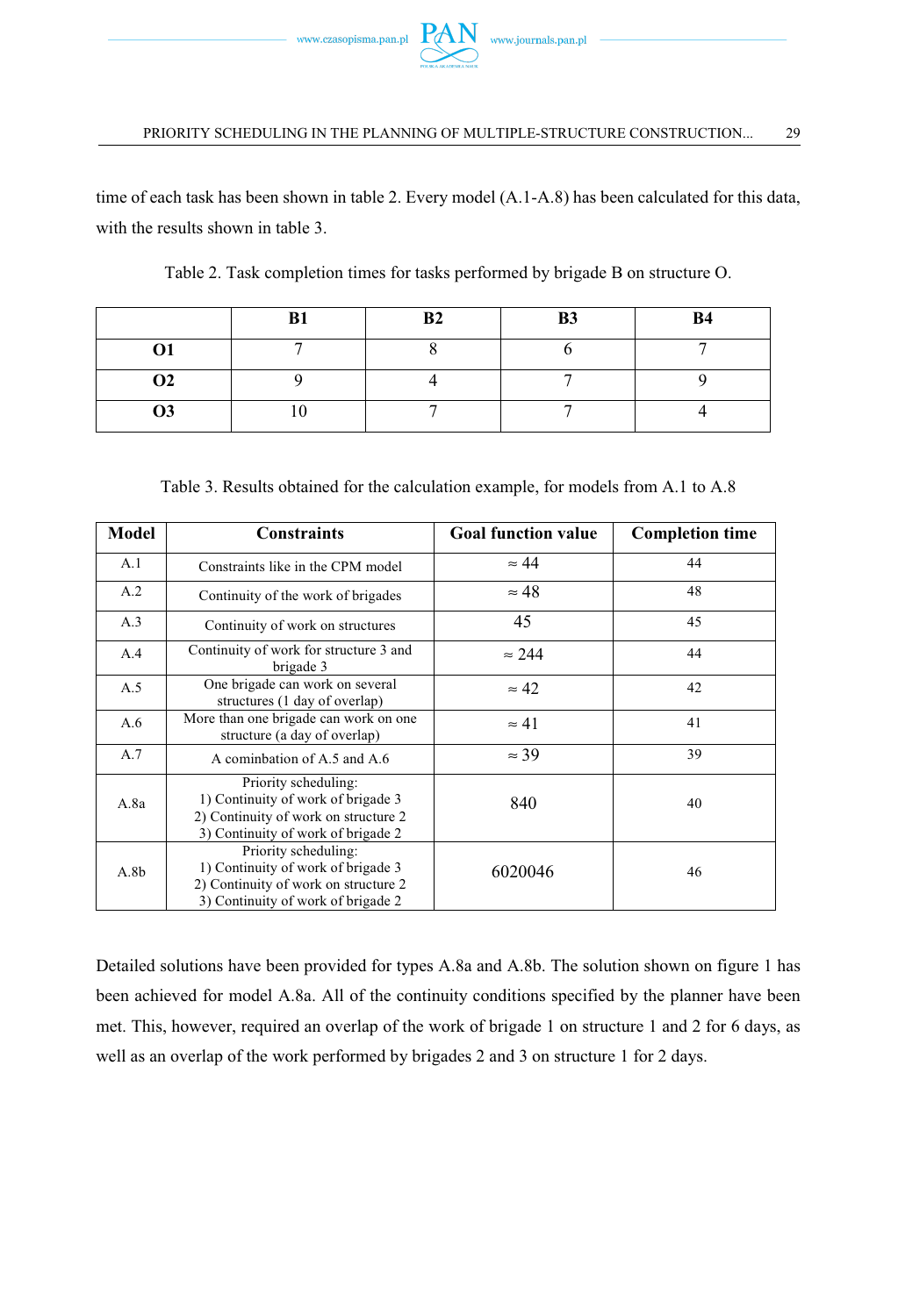



Fig. 1. Detailed solution obtained for model A.8a

It was not possible to meet all of the planner's expectations for model A.8b. The solution has been presented on figure 2. There is no possibility of work overlap in this model. The priority preference, and thus ensuring the continuity of the work of brigade 3, has been met. It was not possible to ensure the continuity of work on structure 2 (lack of continuity over a total of 6 days), in addition to ensuring the continuity of the work of brigade 2 (lack of continuity over a period of 2 days).



Fig. 2. Detailed solution obtained for model A.8b

## **4. CONCLUSIONS**

The model that has been presented is useful in the planning of multiple-structure construction projects. Priority scheduling is an innovative approach to the planning of multiple-structure projects that makes it possible to easily take into account a planner's preferences regarding technological and organisation constraints at a construction site. The greatest flaw of the proposed model is that a planner needs to know the completion times of all the tasks on all structures during a schedule's development. In addition, in the current version of the software, it is the planner that must assign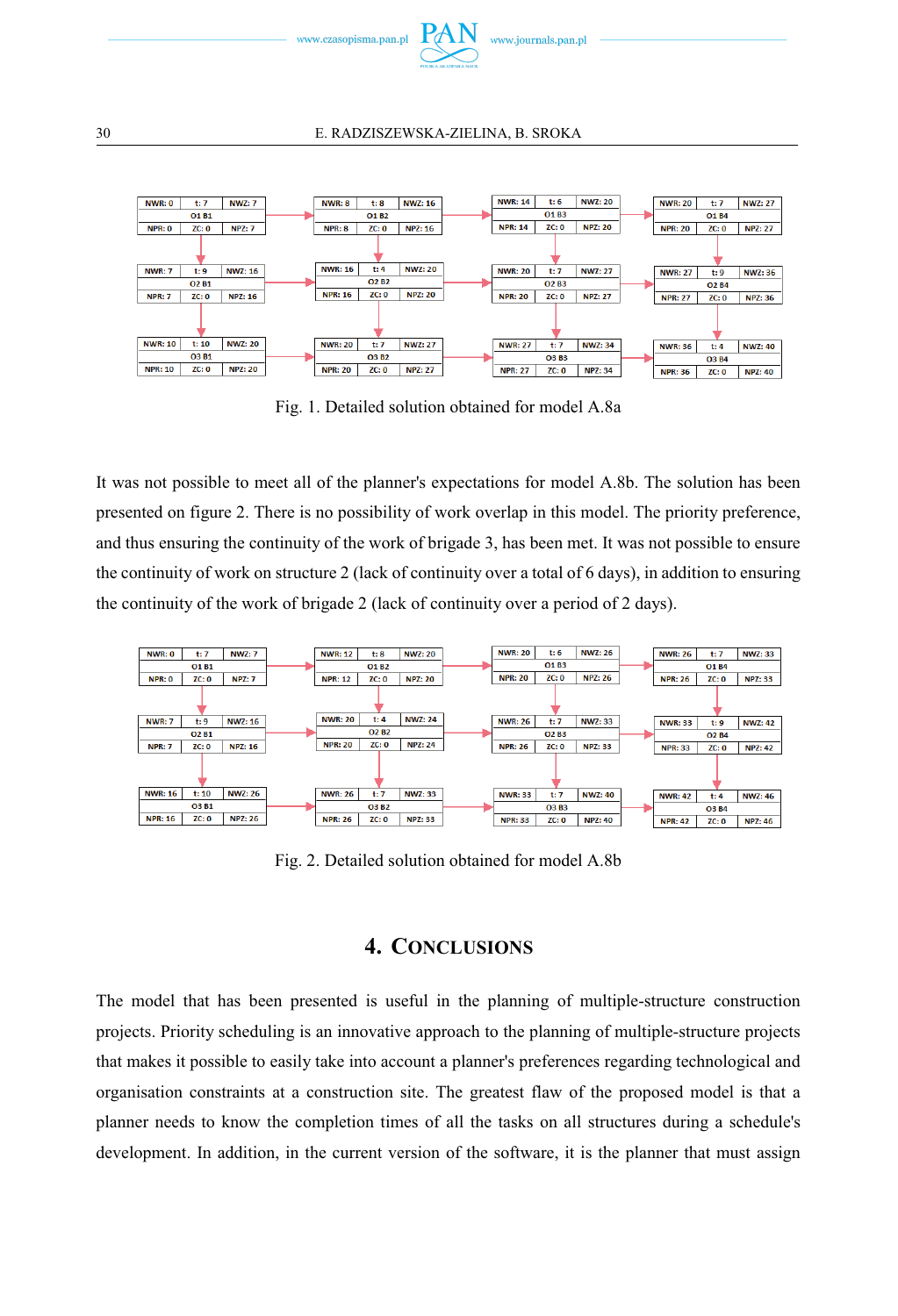appropriate weights to each parameter in order to obtain appropriate planning effects. The implementation of the proposed method in a digital system that will possess a graphical user interface will eliminate the problem of setting weights by the planner by hand. In the future, the model will be expanded to include the possibility of altering the order of the construction of structures.

## **REFERENCES**

- 1. ZM. Alsarraj, "Formal Development Of Line-Of-Balance Technique", Journal Of Construction Engineering And Management 116(4):689-704, 1990.
- 2. M. Hajdu, "Effects of the application of activity calendars on the distribution of project duration in PERT networks", Automation in Construction 35, 397-404, 2013.
- 3. R. Harris, P. Ioannou, "Repetitive Scheduling Method", Center For Construction Engineering And Management, Michigan, November 1998.
- 4. N. Ibadov, "Determination of the Risk Factors Impact on the Construction Projects Implementation Using Fuzzy Sets Theory", Acta Physica Polonica A 130(1), 107 – 111, 2016, DOI: 10.12693/APhysPolA.130.107
- 5. P. Jaśkowski, "Repetitive construction processes scheduling using mixed-integer linear programming", Budownictwo i Architektura 14(2), 55-61, 2015.
- 6. J. Korytarova, T. Hanak, R. Kozik, E. Radziszewska-Zielina, "Exploring the contractors' qualification process in public works contracts", Procedia Engineering 123, 276-283, 2015.
- 7. M. Krzemiski, "Construction Scheduling and Stability of the Resulting Schedules", Archives of Civil Engineering, 62(2), 89-100, 2016.
- 8. M. Krzemiski, "KASS v.2.2. scheduling software for construction", 5th international scientific conference integration, partnership and innovation in construction science and education, Moscow, 2016.
- 9. M. Książek, P. Ciechowicz, "Selection of the General Contractor Using the AHP Method", Archives of Civil Engineering, 62(3), 105-116. 2016.
- 10. M. Ksiaek, P. Nowak, S. Kivrak, J. Roslon, L. Ustinovichius, "Computer-aided decision-making in construction project development" , Journal Of Civil Engineering And Management 21(2), 248-259, 2015.
- 11. R. Marcinkowski, "Modelowanie ograniczeń w metodzie pracy potokowej (Modeling constraints in the linear scheduling method)", Scientific Review: Engineering and Environmental Sciences 26(2), 210-218, 2017.
- 12. Mesaros, P., Mandicak, T., Mesarosova, A., Developing Managerial and Digital Competencies Trough BIM Technologies in Construction Industry, 14th IEEE International Conference on Emerging eLearning Technologies and Applications, Slovakia, 24-25.11.2016.
- 13. Mesaros, P., Kozlovska, M., Potential Of It Based Reverse Engineering In Civil Engineering And Architecture, 3rd International Multidisciplinary Scientific Conference on Social Sciences and Arts, Vienna, Austria, 6.09.2016.
- 14. M. Podolski, "Scheduling of job resources in multiunit projects with the use of time / cost criteria", Archives of Civil Engineering 62(1), 143-158, 2016.
- 15. PyMathProg 1.0 documentation: http://pymprog.sourceforge.net/ (Access: 17.07.2017)
- 16. E. Radziszewska-Zielina, "The Application of Multi-Criteria Analysis in the Evaluation of Partnering Relations and the Selection of a Construction Company for the Purposes of Cooperation", Archives of Civil Engineering 62(2), 167-182, 2016.
- 17. E. Radziszewska-Zielina, B. Sroka, "Problems Encountered During the Carrying out of Multiple-Building Construction Projects, Cost Estimating and Management of Construction Projects", Proceedings of scientific papers. Brussels: EuroScientia, 119-126, 2016.
- 18. E. Radziszewska-Zielina., B. Szewczyk, "Supporting partnering relations management in construction projects' implementation using AHP and Fuzzy AHP", Procedia Engineering 161, 1096-1100, 2016.
- 19. E. Radziszewska-Zielina, G. ladowski, "Supporting the Selection of a Variant of the Adaptation of a Historical Building with the Use of Fuzzy Modelling and Structural Analysis", Journal of Cultural Heritage 26, 53–63, 2017.
- 20. E. Radziszewska-Zielina, G. Śladowski, M. Sibielak, "Planning the reconstruction of a historical building by using a fuzzy stochastic network", Automation in Construction 84, 242-257, 2017.
- 21. M. Rogalska, W. Bożejko, Z. Hejducki, "Time/cost optimization using hybrid evolutionary algorithm in construction project scheduling", Automation in Construction 18(1) 24-31, 2008.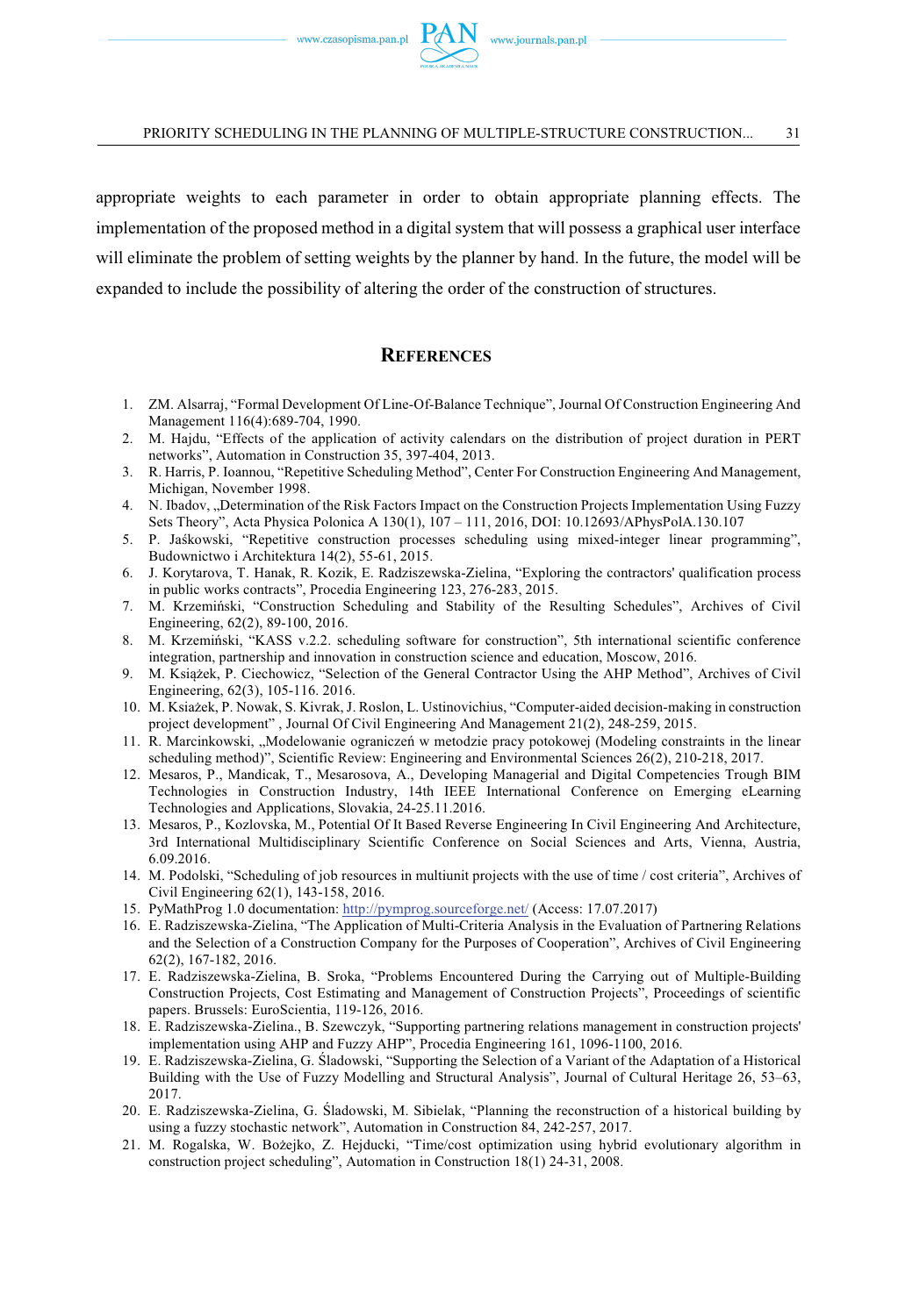

### 32 E. RADZISZEWSKA-ZIELINA, B. SROKA

22. WY. Thabet, YJ. Beliveau, "HVLS - Horizontal And Vertical Logic Scheduling For Multistory Projects", Journal Of Construction Engineering And Management 120(4), 875-892, 1994.

### **LIST OF FIGURES AND TABLES:**

- Fig. 1. Detailed solution obtained for model A.8a
- Rys. 1. Rozwizanie szczegółowe uzyskane dla modelu A.8a
- Fig. 2. Detailed solution obtained for model A.8b
- Rys. 2. Rozwizanie szczegółowe uzyskane dla modelu A.8b
- Tab. 1. Parameter values depending on the desired planning effect
- Tab. 1. Wartość parametrów w zależności od oczekiwanego efektu planistycznego
- Tab. 2. Task completion times for tasks performed by brigade B on structure O.
- Tab. 2. Czasy trwania pracy wykonywanej przez brygadę B na obiekcie O
- Tab. 3. Results obtained for the calculation example, for models from A.1 to A.8
- Tab. 3. Otrzymane wyniki dla przykładu obliczeniowego dla modeli od A.1-A.8

*Received 31.05.2017 Revised 29.11.2017*